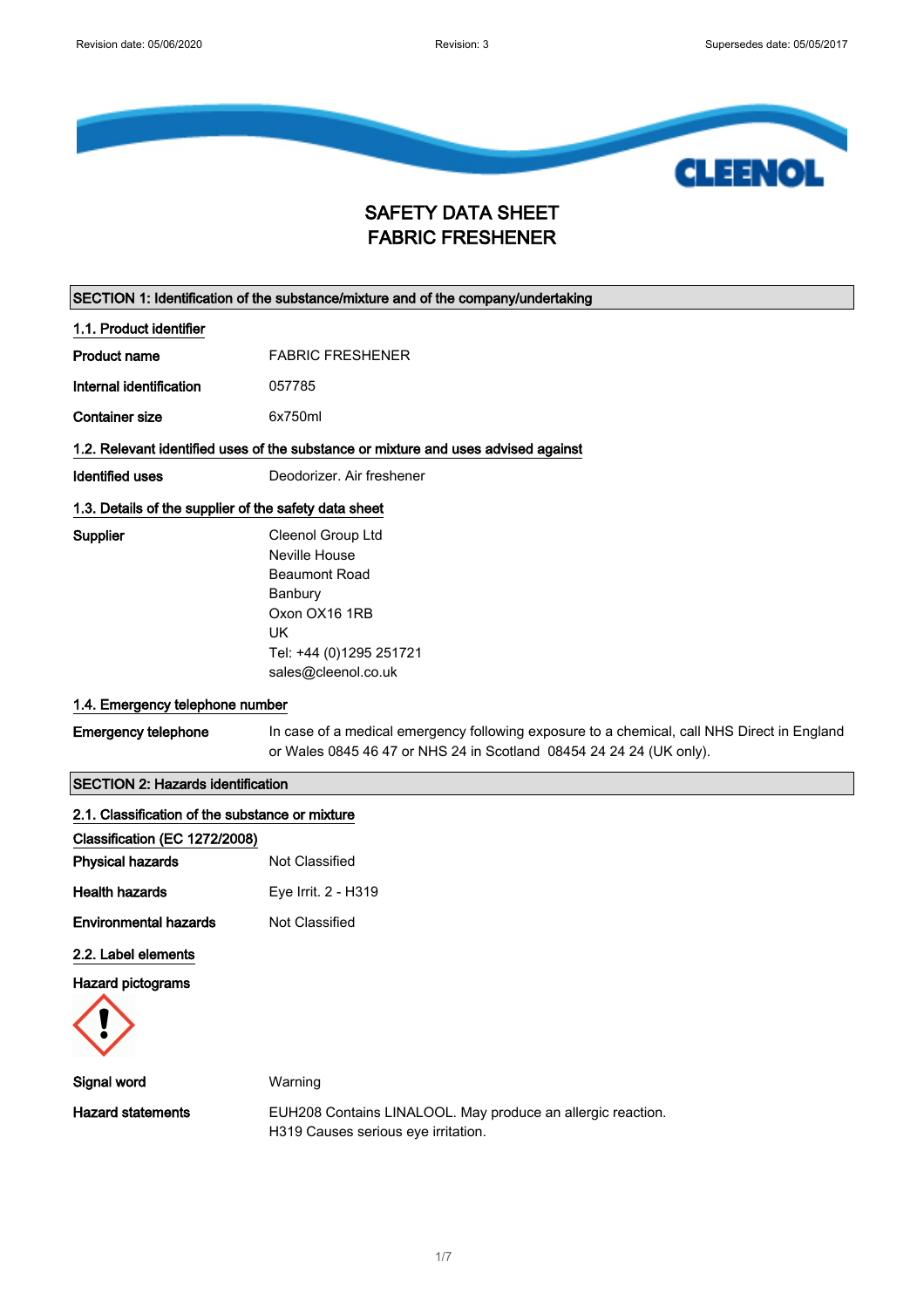| <b>Precautionary statements</b> | P264 Wash contaminated skin thoroughly after handling.<br>P280 Wear protective gloves/ protective clothing/ eye protection/ face protection.<br>P305+P351+P338 IF IN EYES: Rinse cautiously with water for several minutes. Remove<br>contact lenses, if present and easy to do. Continue rinsing.<br>P337+P313 If eye irritation persists: Get medical advice/attention. |
|---------------------------------|---------------------------------------------------------------------------------------------------------------------------------------------------------------------------------------------------------------------------------------------------------------------------------------------------------------------------------------------------------------------------|
| Detergent labelling             | Contains EUGENOL, GERANIOL, Hexyl Cinnamal, LINALOOL                                                                                                                                                                                                                                                                                                                      |

2.3. Other hazards

SECTION 3: Composition/information on ingredients

#### 3.2. Mixtures

| ALCOHOLS, C12-C14, ETHOXYLATED                                                                |                      |                                                      | $1 - 5%$ |
|-----------------------------------------------------------------------------------------------|----------------------|------------------------------------------------------|----------|
| CAS number: 68439-50-9                                                                        | EC number: 500-213-3 |                                                      |          |
| <b>Classification</b><br>Acute Tox. 4 - H302<br>Eye Dam. 1 - H318<br>Aquatic Chronic 3 - H412 |                      |                                                      |          |
| <b>ETHANOL</b><br>CAS number: 64-17-5                                                         | EC number: 200-578-6 | REACH registration number: 01-<br>2119457610-43-XXXX | $1 - 5%$ |
| <b>Classification</b><br>Flam. Liq. 2 - H225<br>Eye Irrit. 2 - H319                           |                      |                                                      |          |

The full text for all hazard statements is displayed in Section 16.

#### SECTION 4: First aid measures

### 4.1. Description of first aid measures

| <b>Inhalation</b>          | If spray/mist has been inhaled, proceed as follows. Move affected person to fresh air at once.<br>Keep affected person under observation. Get medical attention if symptoms are severe or<br>persist.                                                      |
|----------------------------|------------------------------------------------------------------------------------------------------------------------------------------------------------------------------------------------------------------------------------------------------------|
| Ingestion                  | Rinse mouth thoroughly with water. Give a few small glasses of water or milk to drink. Keep<br>affected person under observation. Get medical attention if a large quantity has been<br>ingested. Get medical attention if symptoms are severe or persist. |
| Skin contact               | Wash skin thoroughly with soap and water.                                                                                                                                                                                                                  |
| Eye contact                | Rinse cautiously with water for several minutes. Remove any contact lenses and open eyelids<br>wide apart. Continue to rinse. Get medical attention if irritation persists after washing.                                                                  |
|                            | 4.2. Most important symptoms and effects, both acute and delayed                                                                                                                                                                                           |
| <b>General information</b> | May produce an allergic reaction.                                                                                                                                                                                                                          |
| <b>Inhalation</b>          | No adverse effects known. May cause respiratory system irritation.                                                                                                                                                                                         |
| Ingestion                  | No adverse effects known. May cause discomfort.                                                                                                                                                                                                            |
| Skin contact               | May cause an allergic skin reaction.                                                                                                                                                                                                                       |
| Eye contact                | Causes serious eye irritation.                                                                                                                                                                                                                             |
|                            | 4.3. Indication of any immediate medical attention and special treatment needed                                                                                                                                                                            |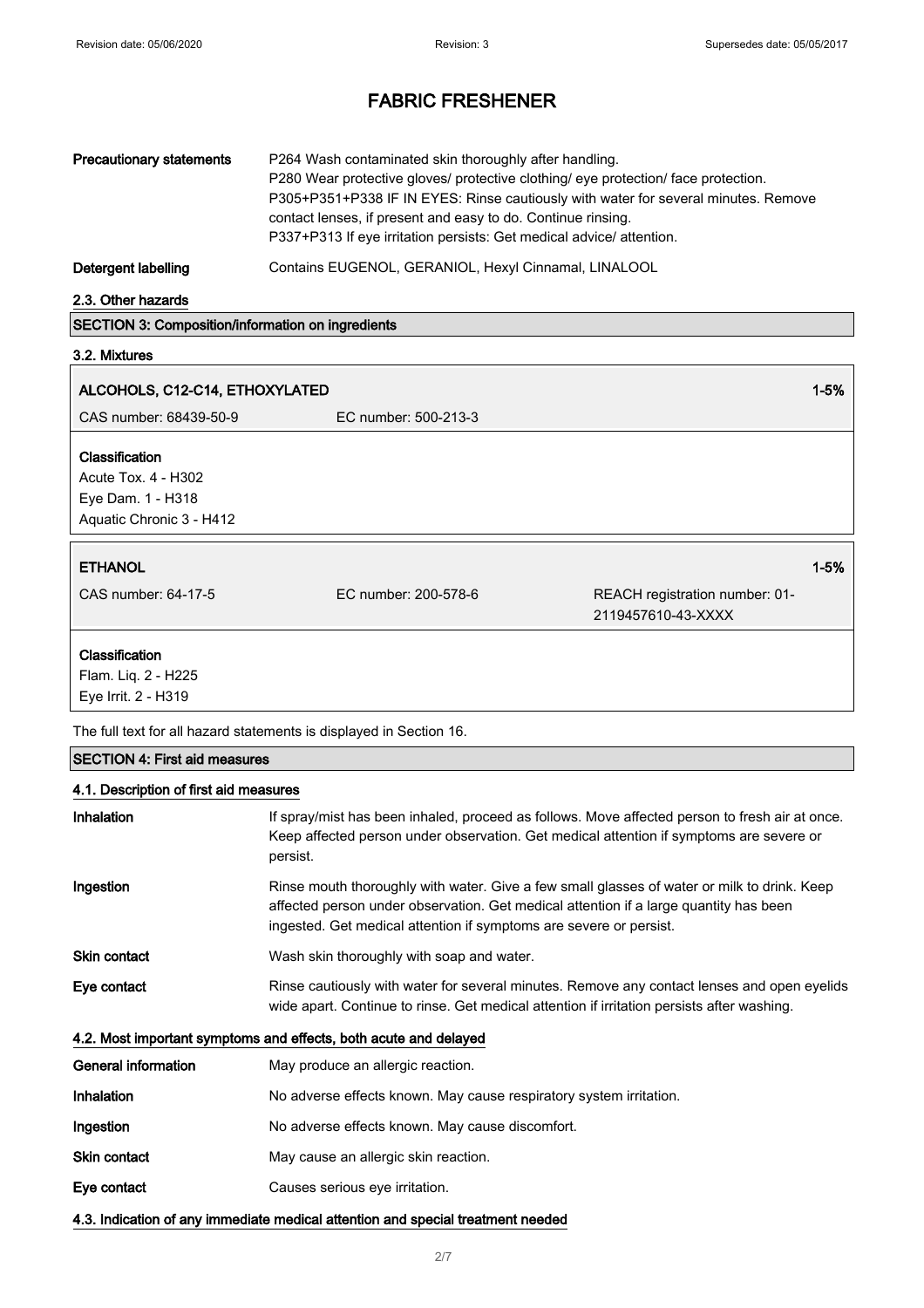| Notes for the doctor                                       | No specific recommendations.                                                                                                                                                                                                                         |
|------------------------------------------------------------|------------------------------------------------------------------------------------------------------------------------------------------------------------------------------------------------------------------------------------------------------|
| <b>Specific treatments</b>                                 | Treat symptomatically.                                                                                                                                                                                                                               |
| <b>SECTION 5: Firefighting measures</b>                    |                                                                                                                                                                                                                                                      |
| 5.1. Extinguishing media                                   |                                                                                                                                                                                                                                                      |
| Suitable extinguishing media                               | The product is not flammable. Use fire-extinguishing media suitable for the surrounding fire.                                                                                                                                                        |
| Unsuitable extinguishing<br>media                          | None known.                                                                                                                                                                                                                                          |
| 5.2. Special hazards arising from the substance or mixture |                                                                                                                                                                                                                                                      |
| Specific hazards                                           | Irritating gases or vapours.                                                                                                                                                                                                                         |
| 5.3. Advice for firefighters                               |                                                                                                                                                                                                                                                      |
| Protective actions during<br>firefighting                  | Fight fire with normal precautions from a reasonable distance. Avoid breathing fire gases or<br>vapours.                                                                                                                                             |
| Special protective equipment<br>for firefighters           | Use protective equipment appropriate for surrounding materials. Firefighter's clothing<br>conforming to European standard EN469 (including helmets, protective boots and gloves) will<br>provide a basic level of protection for chemical incidents. |
| <b>SECTION 6: Accidental release measures</b>              |                                                                                                                                                                                                                                                      |
|                                                            | 6.1. Personal precautions, protective equipment and emergency procedures                                                                                                                                                                             |
| <b>Personal precautions</b>                                | Avoid contact with eyes and prolonged skin contact. Take care as floors and other surfaces<br>may become slippery. Do not touch or walk into spilled material.                                                                                       |
| 6.2. Environmental precautions                             |                                                                                                                                                                                                                                                      |
| <b>Environmental precautions</b>                           | Avoid discharge to the aquatic environment.                                                                                                                                                                                                          |
|                                                            |                                                                                                                                                                                                                                                      |
| 6.3. Methods and material for containment and cleaning up  |                                                                                                                                                                                                                                                      |
| Methods for cleaning up                                    | Absorb in vermiculite, dry sand or earth and place into containers. Allow small quantities to<br>evaporate to the atmosphere in a safe, open place.                                                                                                  |
| 6.4. Reference to other sections                           |                                                                                                                                                                                                                                                      |
| Reference to other sections                                | For personal protection, see Section 8. For waste disposal, see Section 13.                                                                                                                                                                          |
| <b>SECTION 7: Handling and storage</b>                     |                                                                                                                                                                                                                                                      |
| 7.1. Precautions for safe handling                         |                                                                                                                                                                                                                                                      |
| <b>Usage precautions</b>                                   | Avoid contact with skin and eyes. Avoid breathing spray. Avoid release to the environment.                                                                                                                                                           |
|                                                            | 7.2. Conditions for safe storage, including any incompatibilities                                                                                                                                                                                    |
| <b>Storage precautions</b>                                 | Keep only in the original container.                                                                                                                                                                                                                 |
| Storage class                                              | Unspecified storage.                                                                                                                                                                                                                                 |
| 7.3. Specific end use(s)                                   |                                                                                                                                                                                                                                                      |
| Specific end use(s)                                        | The identified uses for this product are detailed in Section 1.2. Refer to Product Use Guide<br>(PUG) for further information.                                                                                                                       |
| <b>SECTION 8: Exposure controls/Personal protection</b>    |                                                                                                                                                                                                                                                      |

Occupational exposure limits

#### ETHANOL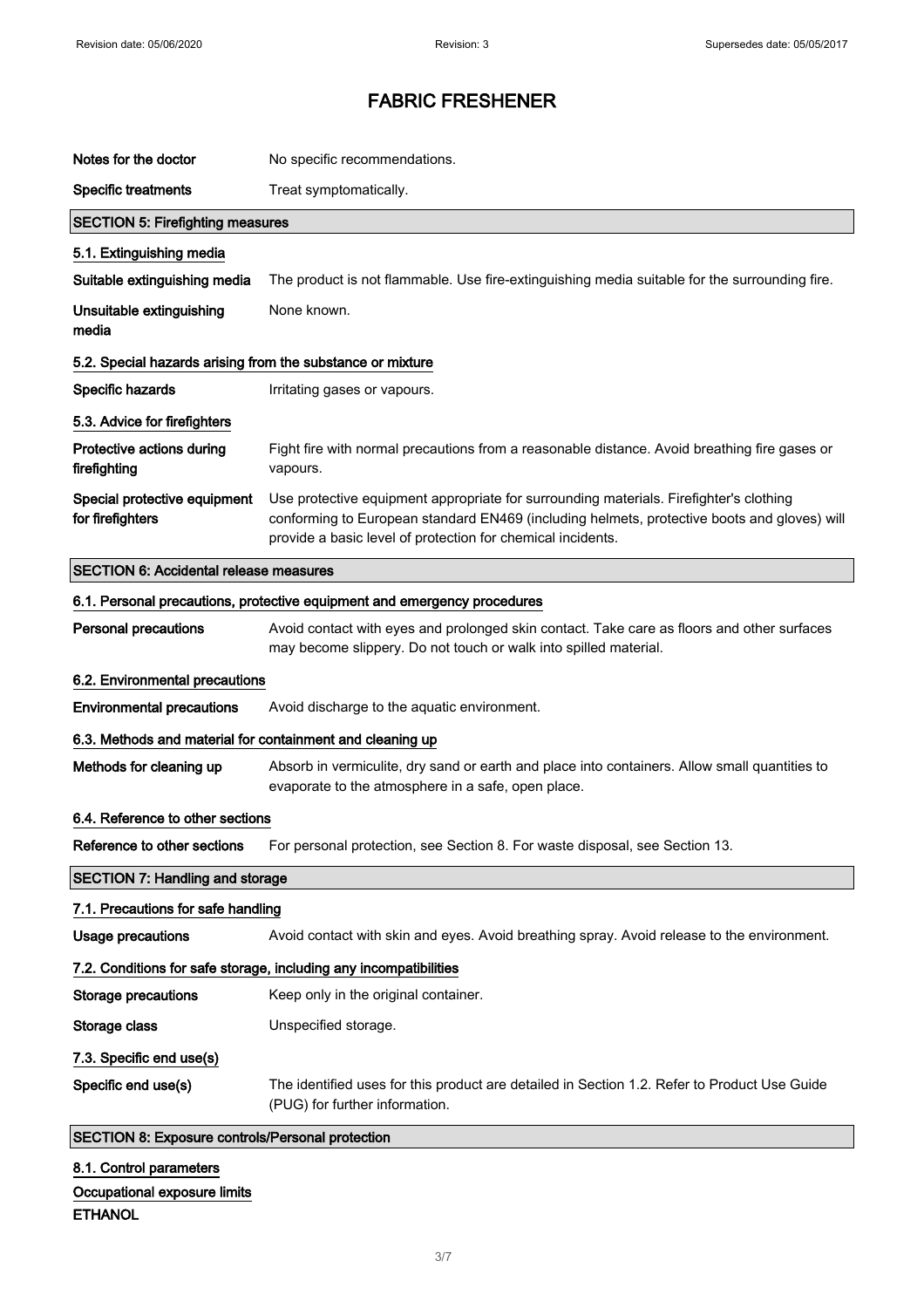Long-term exposure limit (8-hour TWA): WEL 1000 ppm 1920 mg/m<sup>3</sup> Short-term exposure limit (15-minute): WEL WEL = Workplace Exposure Limit.

#### 8.2. Exposure controls

| Protective equipment                        |                                                                                                                       |
|---------------------------------------------|-----------------------------------------------------------------------------------------------------------------------|
| Appropriate engineering<br>controls         | No specific ventilation requirements.                                                                                 |
| Eye/face protection                         | Eyewear complying with an approved standard should be worn if a risk assessment indicates<br>eye contact is possible. |
| Hand protection                             | For users with sensitive skin, it is recommended that suitable protective gloves are worn.                            |
| Hygiene measures                            | Wash contaminated skin thoroughly after handling.                                                                     |
| Respiratory protection                      | No specific requirements are anticipated under normal conditions of use.                                              |
| SECTION 9: Physical and chemical properties |                                                                                                                       |

#### SECTION 9: Physical and chemical properties

| 9.1. Information on basic physical and chemical properties |                                                                     |  |
|------------------------------------------------------------|---------------------------------------------------------------------|--|
| Appearance                                                 | Liquid.                                                             |  |
| Colour                                                     | Colourless to pale yellow.                                          |  |
| Odour                                                      | Floral.                                                             |  |
| рH                                                         | pH (concentrated solution): 9 - 10                                  |  |
| Initial boiling point and range                            | $100^{\circ}$ C                                                     |  |
| Flash point                                                | Not applicable.                                                     |  |
| Flammability (solid, gas)                                  | Not applicable.                                                     |  |
| <b>Relative density</b>                                    | $0.997 - 1.002$ @ 20°C                                              |  |
| Solubility(ies)                                            | Soluble in water.                                                   |  |
| Auto-ignition temperature                                  | Not applicable.                                                     |  |
| <b>Decomposition Temperature</b>                           | Not determined.                                                     |  |
| <b>Viscosity</b>                                           | Non-viscous.                                                        |  |
| <b>Oxidising properties</b>                                | Does not meet the criteria for classification as oxidising.         |  |
| 9.2. Other information                                     |                                                                     |  |
| Refractive index                                           | $6.5 - 7.5$                                                         |  |
| Volatile organic compound                                  | See SECTION 3: Composition/information on ingredients.              |  |
| <b>SECTION 10: Stability and reactivity</b>                |                                                                     |  |
| 10.1. Reactivity                                           |                                                                     |  |
| Reactivity                                                 | There are no known reactivity hazards associated with this product. |  |
| 10.2. Chemical stability                                   |                                                                     |  |
| <b>Stability</b>                                           | Stable at normal ambient temperatures and when used as recommended. |  |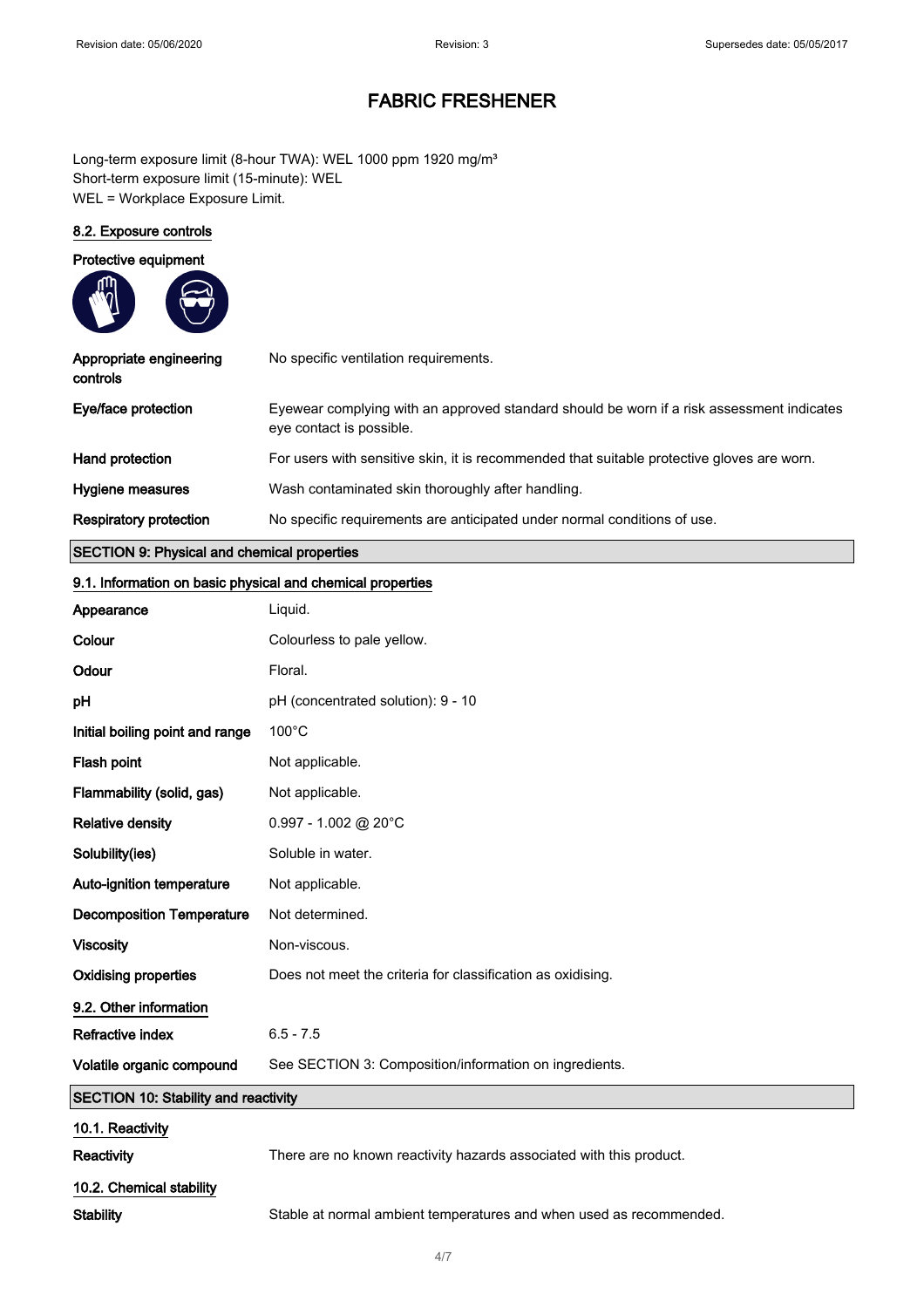| 10.3. Possibility of hazardous reactions                |                                                                                                                                |  |
|---------------------------------------------------------|--------------------------------------------------------------------------------------------------------------------------------|--|
| Possibility of hazardous<br>reactions                   | Under normal conditions of storage and use, no hazardous reactions will occur.                                                 |  |
| 10.4. Conditions to avoid                               |                                                                                                                                |  |
| <b>Conditions to avoid</b>                              | There are no known conditions that are likely to result in a hazardous situation.                                              |  |
| 10.5. Incompatible materials                            |                                                                                                                                |  |
| Materials to avoid                                      | No specific material or group of materials is likely to react with the product to produce a<br>hazardous situation.            |  |
| 10.6. Hazardous decomposition products                  |                                                                                                                                |  |
| Hazardous decomposition<br>products                     | Does not decompose when used and stored as recommended.                                                                        |  |
| <b>SECTION 11: Toxicological information</b>            |                                                                                                                                |  |
| 11.1. Information on toxicological effects              |                                                                                                                                |  |
| Acute toxicity - oral                                   |                                                                                                                                |  |
| ATE oral (mg/kg)                                        | 19,157.09                                                                                                                      |  |
| <b>SECTION 12: Ecological information</b>               |                                                                                                                                |  |
| <b>Ecotoxicity</b>                                      | The product contains a substance which is harmful to aquatic organisms.                                                        |  |
| 12.1. Toxicity                                          |                                                                                                                                |  |
| 12.2. Persistence and degradability                     |                                                                                                                                |  |
| Persistence and degradability Moderately biodegradable. |                                                                                                                                |  |
| 12.3. Bioaccumulative potential                         |                                                                                                                                |  |
| <b>Bioaccumulative potential</b>                        | The product does not contain any substances expected to be bioaccumulating.                                                    |  |
| 12.4. Mobility in soil                                  |                                                                                                                                |  |
| <b>Mobility</b>                                         | The product is water-soluble and may spread in water systems.                                                                  |  |
| 12.5. Results of PBT and vPvB assessment                |                                                                                                                                |  |
| Results of PBT and vPvB<br>assessment                   | This product does not contain any substances classified as PBT or vPvB.                                                        |  |
| 12.6. Other adverse effects                             |                                                                                                                                |  |
| Other adverse effects                                   | None known.                                                                                                                    |  |
| <b>SECTION 13: Disposal considerations</b>              |                                                                                                                                |  |
| 13.1. Waste treatment methods                           |                                                                                                                                |  |
| <b>General information</b>                              | Dispose of surplus products and those that cannot be recycled via a licensed waste disposal<br>contractor.                     |  |
| <b>Disposal methods</b>                                 | Dispose of waste to licensed waste disposal site in accordance with the requirements of the<br>local Waste Disposal Authority. |  |
| <b>SECTION 14: Transport information</b>                |                                                                                                                                |  |
| General                                                 | The product is not covered by international regulations on the transport of dangerous goods<br>(IMDG, IATA, ADR/RID).          |  |

#### 14.1. UN number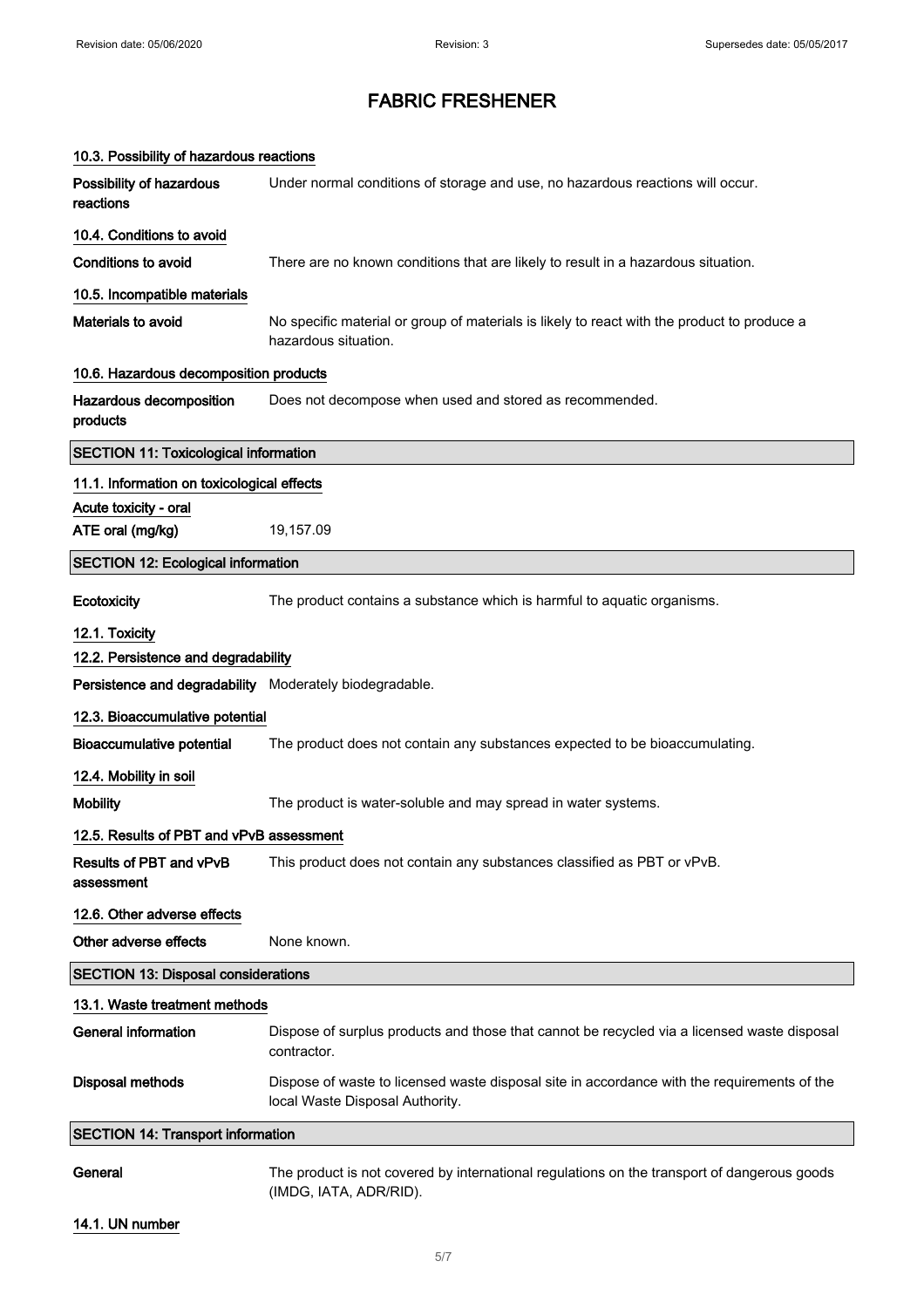Not applicable.

#### 14.2. UN proper shipping name

Not applicable.

#### 14.3. Transport hazard class(es)

No transport warning sign required.

#### 14.4. Packing group

Not applicable.

#### 14.5. Environmental hazards

Environmentally hazardous substance/marine pollutant No.

#### 14.6. Special precautions for user

Not applicable.

### 14.7. Transport in bulk according to Annex II of MARPOL and the IBC Code

#### Transport in bulk according to Not applicable. Annex II of MARPOL 73/78 and the IBC Code

#### SECTION 15: Regulatory information

| 15.1. Safety, health and environmental regulations/legislation specific for the substance or mixture |                                                                                                                                                                                                                                                                                                                                                                                                                                                                                                                                                                                                                                                                                                                                             |  |
|------------------------------------------------------------------------------------------------------|---------------------------------------------------------------------------------------------------------------------------------------------------------------------------------------------------------------------------------------------------------------------------------------------------------------------------------------------------------------------------------------------------------------------------------------------------------------------------------------------------------------------------------------------------------------------------------------------------------------------------------------------------------------------------------------------------------------------------------------------|--|
| <b>EU</b> legislation                                                                                | Regulation (EC) No 1907/2006 of the European Parliament and of the Council of 18<br>December 2006 concerning the Registration, Evaluation, Authorisation and Restriction of<br>Chemicals (REACH) (as amended).<br>Regulation (EC) No 648/2004 of the European Parliament and of the Council of 31 March<br>2004 on detergents (as amended).<br>Commission Directive 2000/39/EC of 8 June 2000 establishing a first list of indicative<br>occupational exposure limit values in implementation of Council Directive 98/24/EC on the<br>protection of the health and safety of workers from the risks related to chemical agents at<br>work (as amended).<br>Regulation (EC) No 1272/2008 of the European Parliament and of the Council of 16 |  |
| Guidance                                                                                             | December 2008 on classification, labelling and packaging of substances and mixtures (as<br>amended).<br>EH40/2005 Workplace exposure limits<br>Containing the list of workplace exposure limits for use with the Control of Substances<br>Hazardous to Health Regulations 2002 (as amended)<br><b>Health and Safety Executive</b>                                                                                                                                                                                                                                                                                                                                                                                                           |  |

#### 15.2. Chemical safety assessment

A chemical safety assessment has been carried out.

#### SECTION 16: Other information

| <b>Issued by</b>     | <b>Regulatory Chemist</b> |
|----------------------|---------------------------|
| <b>Revision date</b> | 05/06/2020                |
| Revision             | 3                         |
| Supersedes date      | 05/05/2017                |